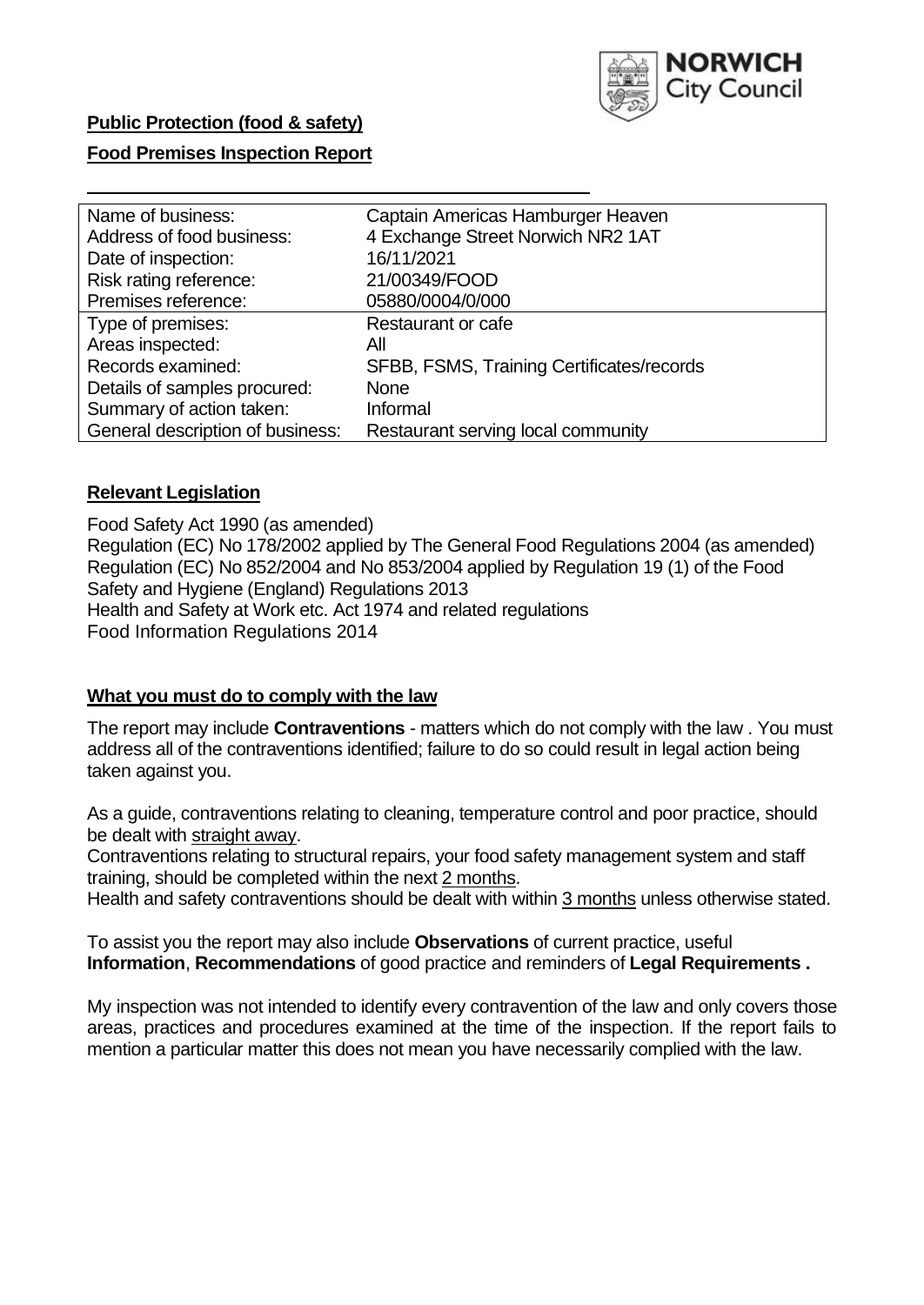# **FOOD SAFETY**

## **How we calculate your Food Hygiene Rating:**

 The food safety section has been divided into the three areas which you are scored against for the hygiene rating: 1. food hygiene and safety procedures, 2. structural requirements and 3. confidence in management/control procedures. Each section begins with a summary of what was observed and the score you have been given. Details of how these scores combine to produce your overall food hygiene rating are shown in the table.

| <b>Compliance Area</b>                     |          |    |                | <b>You Score</b> |                |    |           |    |                |  |  |
|--------------------------------------------|----------|----|----------------|------------------|----------------|----|-----------|----|----------------|--|--|
| Food Hygiene and Safety                    |          |    |                | $\Omega$         | 5              | 10 | 15        | 20 | 25             |  |  |
| <b>Structure and Cleaning</b>              |          |    | $\Omega$       | 5                | 10             | 15 | 20        | 25 |                |  |  |
| Confidence in management & control systems |          |    | $\overline{0}$ | 5                | 10             | 15 | 20        | 30 |                |  |  |
|                                            |          |    |                |                  |                |    |           |    |                |  |  |
| <b>Your Total score</b>                    | $0 - 15$ | 20 | $25 - 30$      |                  | $35 - 40$      |    | $45 - 50$ |    | > 50           |  |  |
| <b>Your Worst score</b>                    | 5        | 10 | 10             |                  | 15             |    | 20        |    | $\blacksquare$ |  |  |
|                                            |          |    |                |                  |                |    |           |    |                |  |  |
| <b>Your Rating is</b>                      | 5        |    |                | 3                | $\overline{2}$ |    |           |    | $\Omega$       |  |  |

Your Food Hygiene Rating is 4 - a good standard



## **1. Food Hygiene and Safety**

 with legal requirements. You have safe food handling practices and procedures and all the Food hygiene standards are high. You demonstrated a very good standard of compliance necessary control measures to prevent cross-contamination are in place. Some minor contraventions require your attention. **(Score 5)** 

## Hand-washing

**Contravention** The following indicated that hand-washing was not suitably managed::

• equipment was seen draining in the wash hand basin

**Legal Requirement** An adequate number of wash hand basins must be available for use, they must be suitably located and designated for cleaning hands.

## **2. Structure and Cleaning**

 satisfactory standard but there are some repairs and/or improvements which are required The structure facilities and standard of cleaning and maintenance are of a generally in order for you to comply with the law. Pest control and waste disposal provisions are adequate. The contraventions require your attention; although not critical to food safety they may become so if not addressed. **(Score 10)**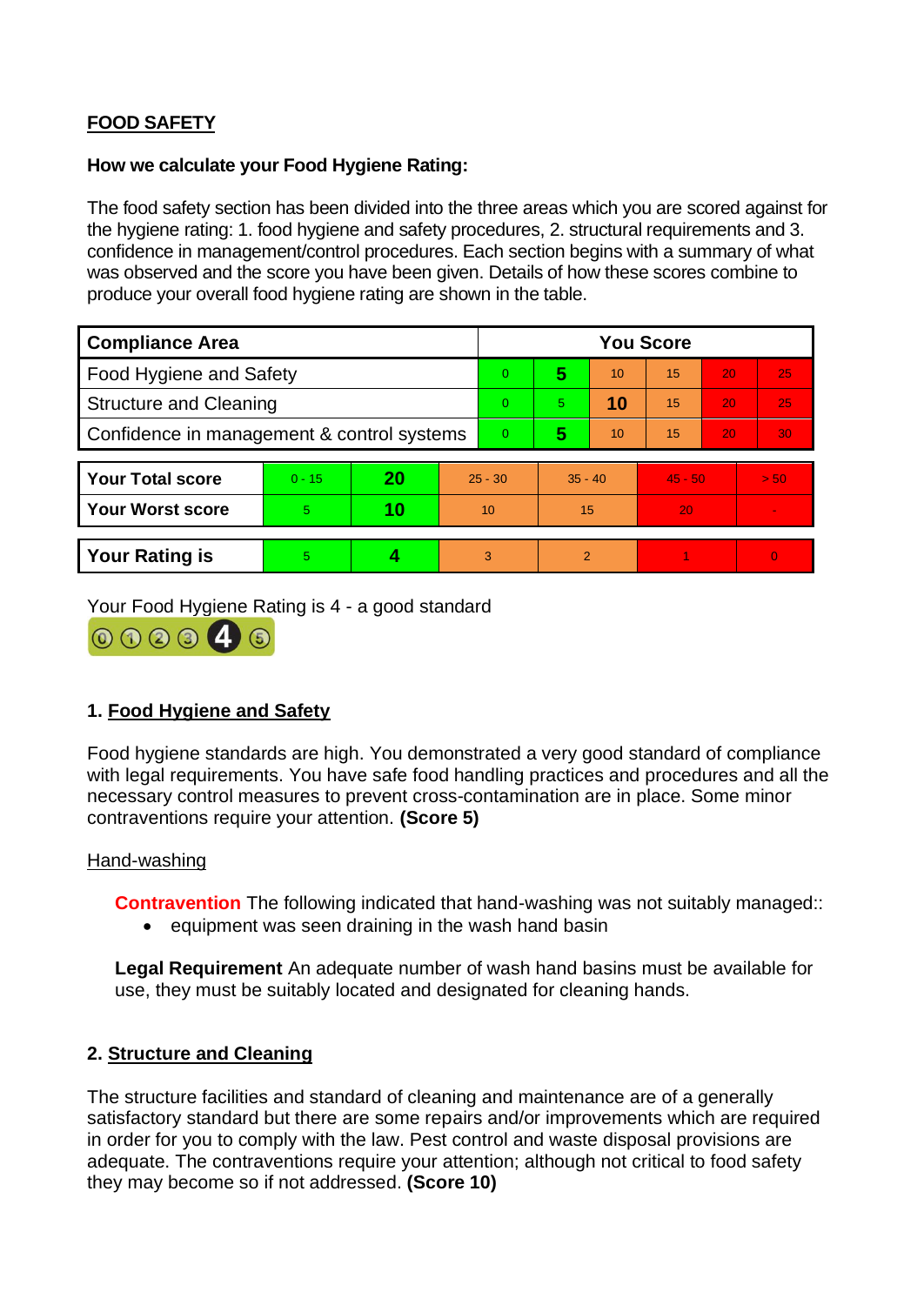## Cleaning of Structure

**Contravention** The following items were dirty and require more frequent and thorough cleaning:

- floor/wall junctions
- around equipment feet
- high level cleaning

**Contravention** The following items could not be effectively cleaned and must be covered or made non-absorbent:

- mdf or chipboard shelves
- chipped dented wooden architrave

## Cleaning of Equipment and Food Contact Surfaces

**Contravention** The following items are dirty and must be cleaned:

• fridge and freezer seals

## **Maintenance**

**Contravention** The following had not been suitably maintained and must be repaired or replaced:

- wall surfaces
- floor surfaces
- splits or holes in flooring
- broken windows

## **3. Confidence in Management**

 of compliance with the law. You have a good track record. There are some minor Your records are appropriate and generally maintained. You have a good track record. A food safety management system is in place and you demonstrate a very good standard contraventions which require your attention.Your staff are suitably supervised and trained. There are some minor contraventions which require your attention. **(Score 5)** 

## Proving Your Arrangements are Working Well

**Contravention** You are not working to the following safe methods in your SFBB pack:

- training records/supplier lists
- chilling down hot food / freezing / defrosting
- you need to audit your pack regularly and record any charges.

## **Traceability**

**Observation** Your records were such that food could easily be traced back to its supplier.